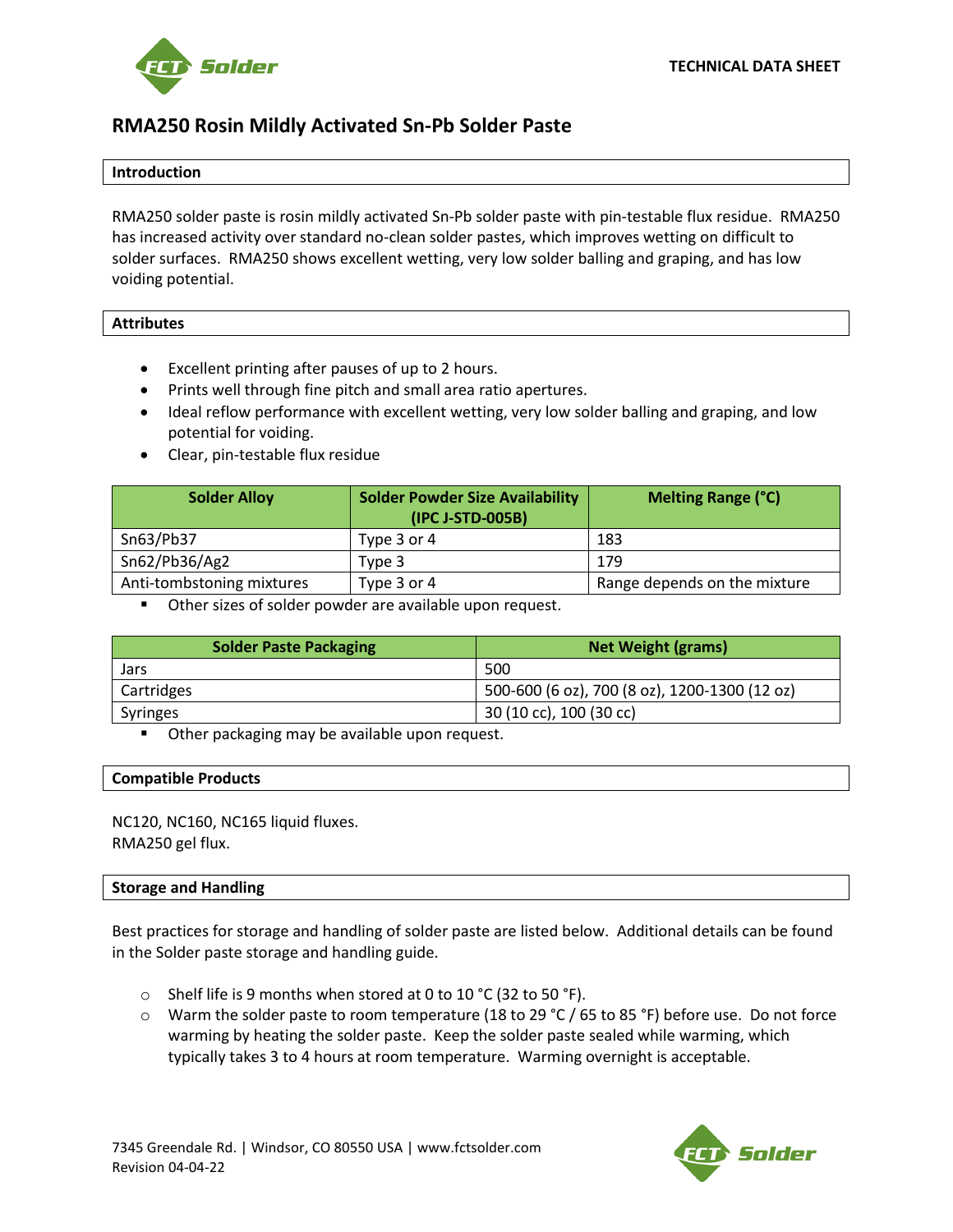

- $\circ$  Ideally solder paste should be mixed before use to bring it to a normal working consistency. This can be done by hand-stirring in a jar, or using a knead cycle on the printer.
- $\circ$  Best practice is to keep the solder paste at room temperature until completely used. Remaining fresh solder paste should be sealed in the original container along with all inserts, lids, etc.
- $\circ$  If solder paste is removed from the printer and stored, it is recommended to store it in a separate container from the fresh solder paste. The container should be sealed with all inserts, lids, etc.
- $\circ$  Once solder paste is applied to the circuit board, the best practice is to reflow the solder paste as soon as possible. It is acceptable to reflow within approximately 4 hours.

# **Process Parameters**

The print and reflow process parameters shown below are simply guidelines. The optimal parameters may be different based upon your equipment, circuit boards, components, and process.

| <b>Print Parameter</b>           | <b>Guideline</b>                  | <b>Notes</b>                   |
|----------------------------------|-----------------------------------|--------------------------------|
| Solder paste bead size           | 1.0 to 2.5 cm (0.40 to 1.0 in)    | Add solder paste regularly to  |
|                                  |                                   | maintain the bead size.        |
| Squeegee blade                   | Stainless steel. 60° from         | Other blade angles and         |
|                                  | horizontal. 45° for pin in paste. | materials are usable.          |
| <b>Stencils</b>                  | Fine grain laser cut stainless    | All types of commercially      |
|                                  | steel                             | available stencils are usable. |
| Print speed                      | 20 to 200 mm/sec (0.8 to 8.0      | Increased speeds may require   |
|                                  | in/sec)                           | higher blade pressures.        |
| Pressure / blade length          | 0.18 to 0.54 kg/cm (1.0 to 3.0    | Set to the minimum required to |
| (increase with increasing speed) | lbs/in)                           | scrape the stencil clean.      |
| Separation speed                 | 0.5 to 10.0 mm/sec                | Higher separation speeds may   |
|                                  |                                   | improve solder paste release.  |
| Underside stencil cleaning       | Wet / vacuum / vacuum cycle       | Clean more frequently to       |
|                                  | every 1-20 prints                 | reduce the risk of bridging.   |
| Stencil life                     | 8 hours at 18-29 °C (65-85 °F)    | Stencil life may be shorter    |
|                                  | and 30-70% RH.                    | outside of these conditions.   |

■ Higher blade pressures will increase stencil and blade wear and can lead to "scooping" and other print defects.

**■** Underside stencil cleaning is best accomplished with commercial cleaners and high-quality wipe materials. Nano-coated stencils can be used to reduce the frequency of underside cleaning.

| <b>Reflow Parameter</b> | <b>Guideline</b>                | <b>Notes</b>                    |
|-------------------------|---------------------------------|---------------------------------|
| Profile length          | 3.0 to 4.5 min (180 to 270 sec) | Profile length is dependent     |
| (25 °C to peak)         |                                 | upon the PCBA and process.      |
| Heating ramp rate       | 1.0 to 3.0 $°C/sec$             | Lower ramp rates tend to        |
|                         |                                 | equalize reflow temperatures.   |
| Preheat / soak time     | 30 to 120 sec                   | Linear profiles are a good      |
| $(130 - 180 °C)$        |                                 | starting place but may not work |
|                         |                                 | for all PCBAs.                  |

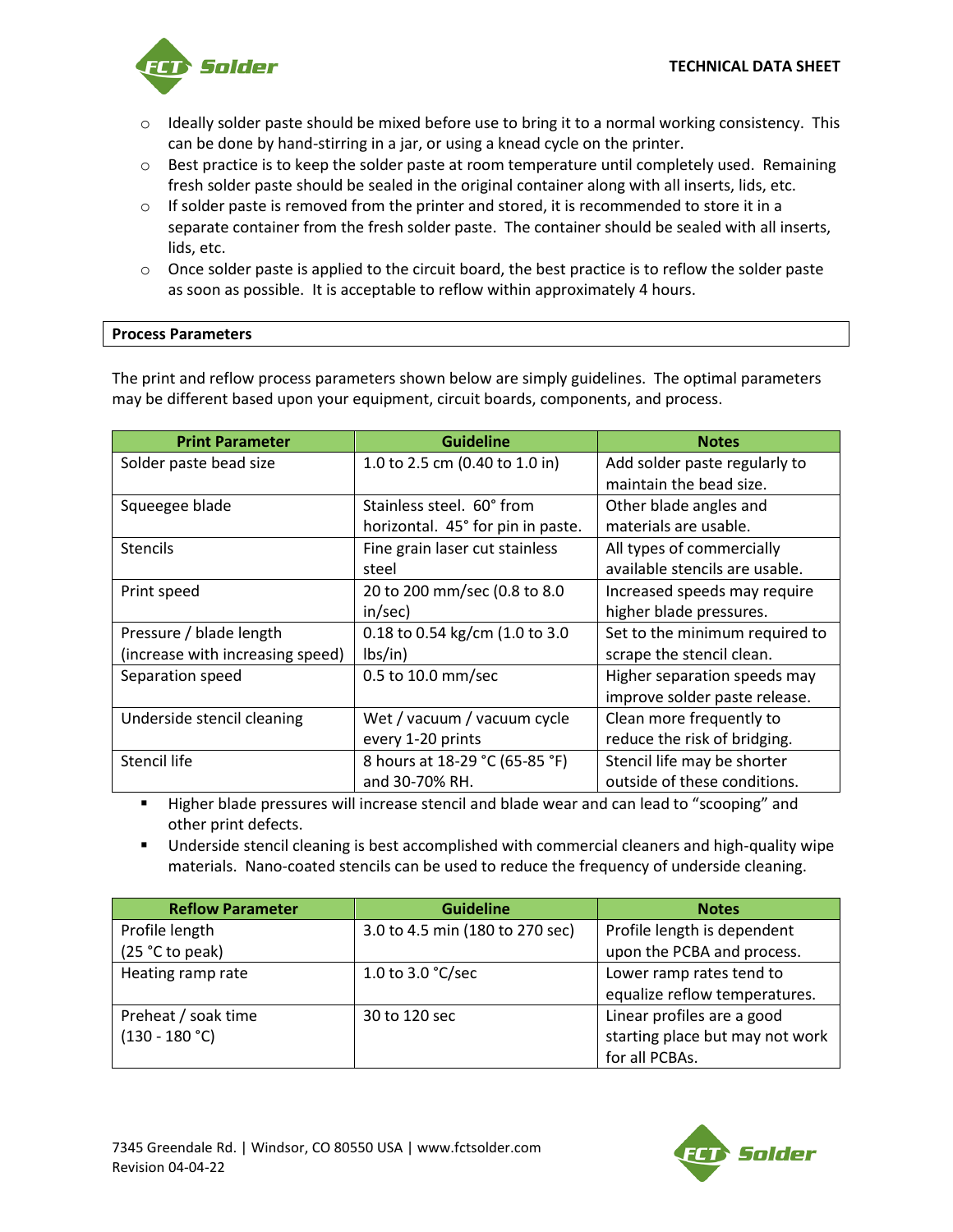

| Peak temperature      | 200 to 215 °C for Sn63/Pb37 | 15 to 30 °C above liquidus for   |
|-----------------------|-----------------------------|----------------------------------|
|                       | alloys                      | other solder alloys.             |
| Reflow time           | 30 to 90 sec                | Time above the liquidus point of |
| (time above liquidus) |                             | the solder alloy used.           |
| Cooling ramp rate     | 1.0 to 6.0 $\degree$ C/sec  | Higher cooling rates may refine  |
|                       |                             | the grain structure.             |

## Examples of reflow profile graphs are shown below.



# **Cleaning**

Raw solder paste can be removed from the stencil, squeegee blades, and circuit boards using a variety of commercial cleaners. Isopropyl alcohol (IPA) can also be used.

After reflow, no-clean solder paste residues are designed to be "safe" and do not need to be removed from the circuit board. If removal of the flux residues is desired, then a commercial cleaning agent should be used. Several common cleaning agents have been tested and found to be effective. Please contact your cleaning chemical supplier for details.

#### **Safety**

Wear chemically resistant gloves when handling solder paste. Avoid breathing fumes, especially during reflow of the solder paste. Follow the guidelines detailed in the Safety Data Sheet (SDS).

| <b>J-STD-004C Flux Standard</b>     | <b>Test Method</b>     | <b>Result</b>              |
|-------------------------------------|------------------------|----------------------------|
| J-STD-004C classification           | J-STD-004C methods     | ROL1                       |
| Halide ion content (Br, Cl, F, I)   | IPC 2.3.28.1           | 0.10 to 0.20% wt of solids |
| Halogen content (Br and Cl)         | EN 14582, IPC 2.3.28.1 | 0.60 to 0.70% wt of solids |
| Halide by silver chromate           | <b>IPC 2.3.33</b>      | Halides detected           |
| Fluoride by spot test               | IPC 2.3.35.1           | None detected              |
| Copper mirror                       | <b>IPC 2.3.32</b>      | Low activity               |
| Copper corrosion                    | <b>IPC 2.6.15</b>      | No corrosion               |
| Surface Insulation Resistance (SIR) | IPC 2.6.3.7            | Pass > 1.00E+10 ohms       |